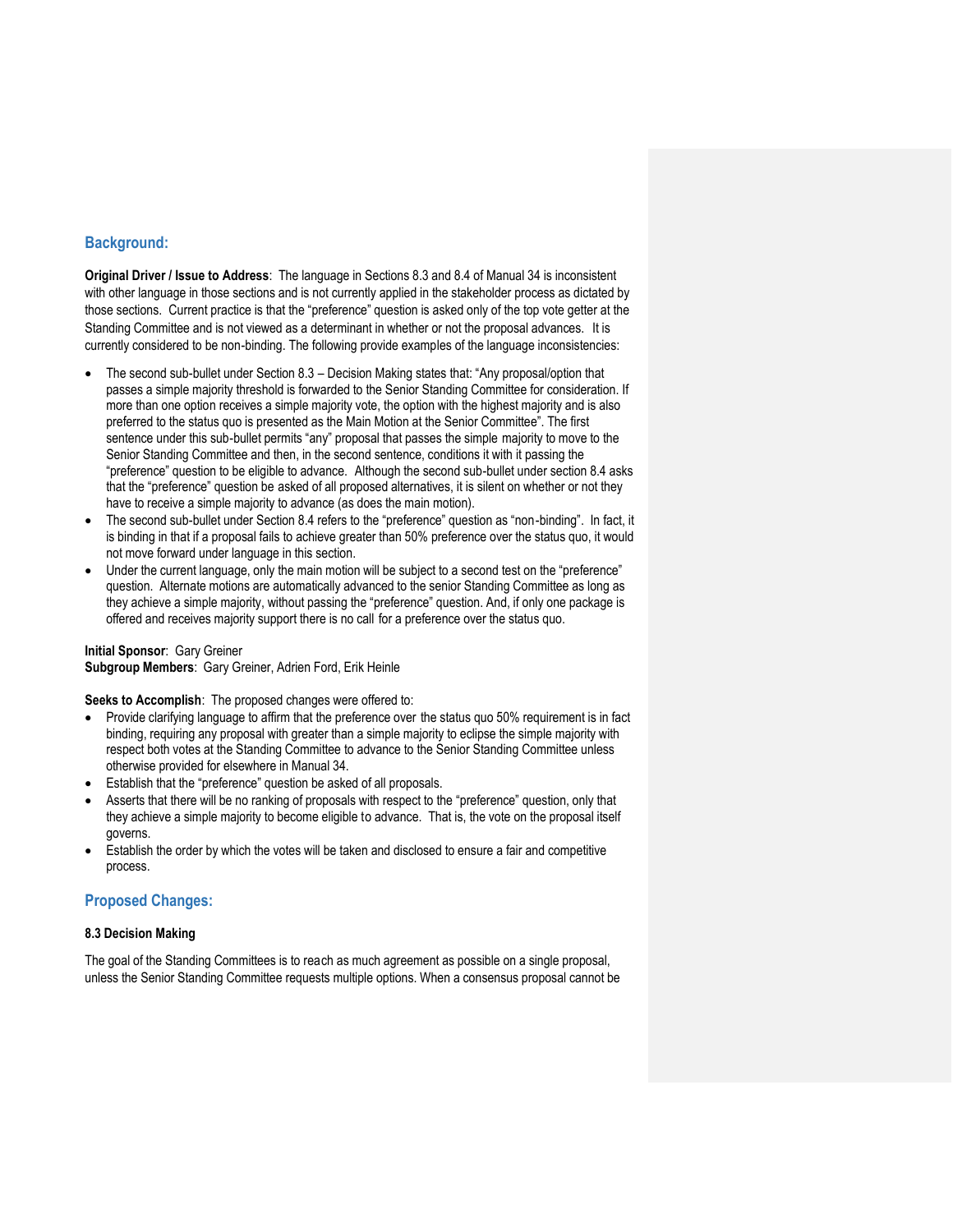developed for promotion to the Senior Standing Committees, then the Standing Committees shall forward proposalsoptions to the Senior Standing Committee according to procedures noted below:

• At Standing Committees (other than the Senior Standing Committees), all Members have one vote. Members include Voting Members and Affiliate Members;

• Any proposal/option that passes a simple majority threshold<u>, and is preferred over the Sstatus Qquo by</u> more than a simple majority threshold, is forwarded to the Senior Standing Committee for consideration. If more than one proposaloption receives a simple majority vote, the proposaloption with the highest majority and is also preferred to the status quo is presented as the Main Motion at the Senior Standing Committee. Other **proposalsoptions** may also be forwarded consistent with the section below on Reporting;

• Should the Standing Committee not reach a simple majority on any **proposaloption**, they continue to work until:

o They have at least one proposal to forward to the Senior Standing Committee that attains a simple majority and is preferred over the Status Quo by more than a simple majority threshold,; or

o They decide to remand an issue back to a Task Force or Subcommittee for further development with clear instructions; or

o The Senior Standing Committee asks for multiple proposals even if they do not garner a simple majority of support, or the Senior Standing Committee asks them to stop working on the issue; or

o The Standing Committee approves the recommendation by the facilitator to discontinue work on the issue.

• There is no quorum or other participation requirement in voting at the Standing Committees *(with the* ion of the Members Committee). Votes are taken with the Members present (via phone or in-person) including proxies and affiliates. 8.4 Voting Method

## **8.4 Voting Method**

This methodology applies to all official votes and at Standing Committees, Senior Task Forces, and Subcommittees that report to the Senior Standing Committees (but not straw polling that may be used as described in the Facilitation Tool Box included in Appendix IV).

The matrix in Appendix III provides a consolidated view of the decision-making and voting methods at the various levels in the stakeholder process:

• Any Member, be they a Voting Member or an **Aaffiliate Member, may vote;** 

• All proposals with a sponsor that are requested to be voted, are voted;

• If a proposal listed as a voting item on the agenda and posted by the required posting time, no motion is needed to hold the vote;

• Proposals, posted or not, brought up for vote during a meeting, shall be moved and seconded;